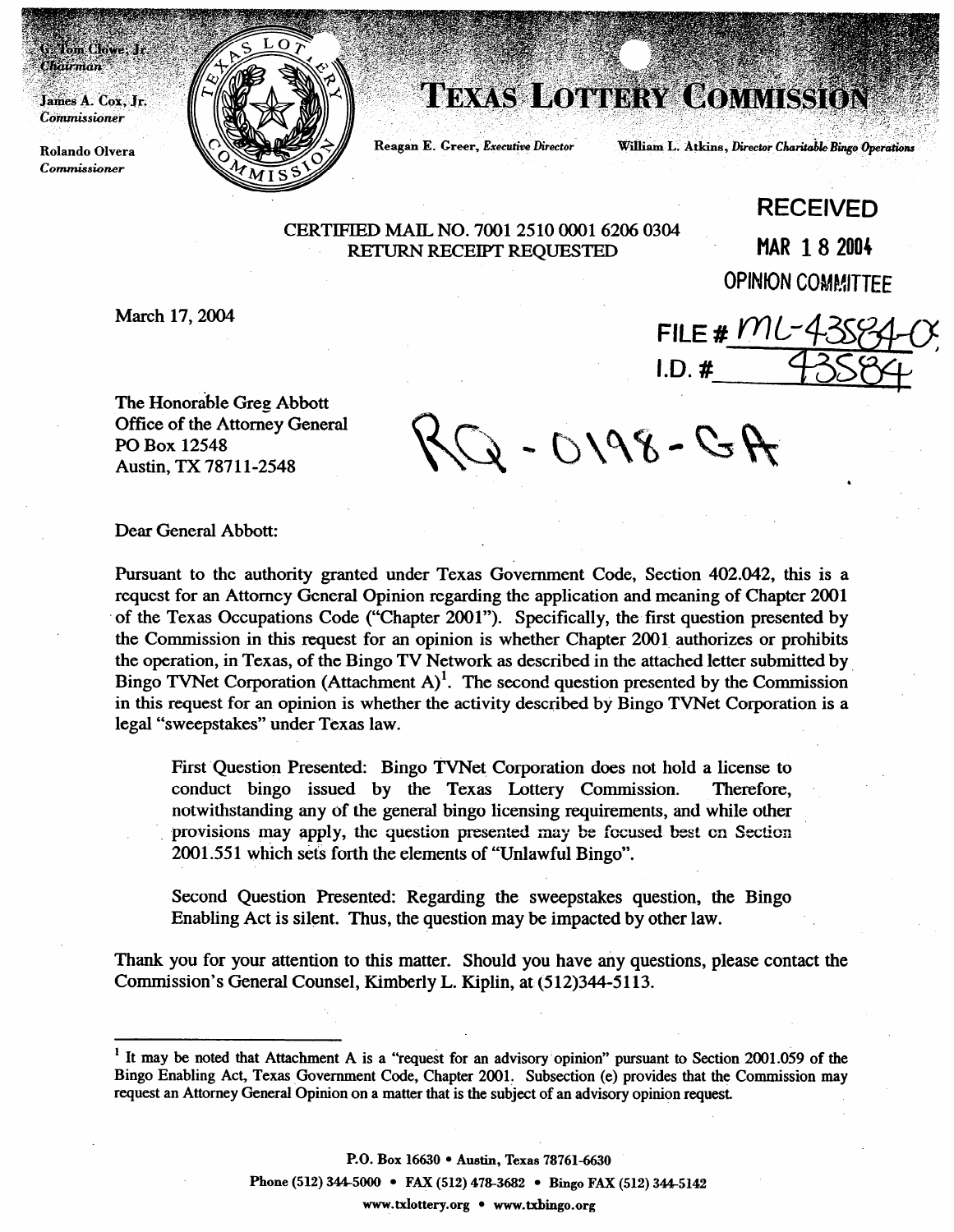**Request for Attorney General Opinion Page 2** 

Sincerely, C. Tom Clowe, Jr.

Chair, Texas Lottery Commission

cc: Commissioner James A. Cox, Jr. Commissioner Roland0 Olvera William L. Atkins, Director, Charitable Bingo Operations Division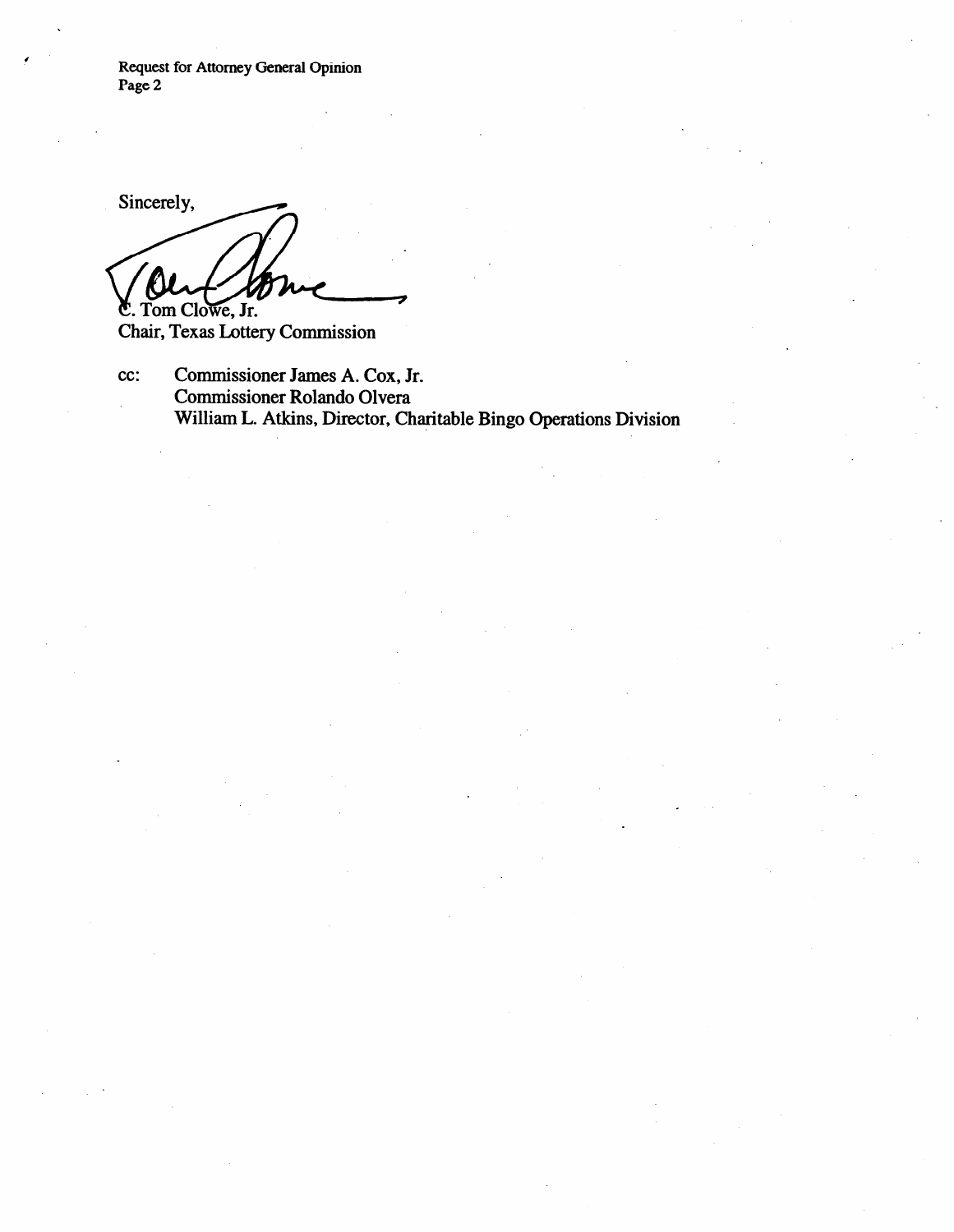

February 3, 2004

MI. William Adkins<br>Dinastan Dinas Diri Director, Bingo Division Texas Lottery Commission Austin, TX 78761-6630 Austin, TA 78761-6636<br>Deep Mr. Adkins: Dear Mr. Adams.

Bingo TVNet Corporation hereby requests that the Texas State Lottery Commission issue a Advisory Opinion with respect to the legality of BingoTV Network within the context of Texas bingo statutes. At present the BingoTV telecast is blacked out to all potential viewers Texas bingo statutes. The present and BingoTV terrories is blacked out to all potential viewers. in the state. Further, Texas residents are, by the rules of the game, prohibited to win any BingoTV prizes. **Example 2018 Example 2018 Example 2018 Example 2018 Example 2018** 

## **Description of the Game**

Bingo TV is a broadcast promotion sponsored by Bingo TVNet Corporation, and presently delivered via Dish Network channel 104. Channel 104 is available free of charge to all Dish Network subscribers.

There is no purchase necessary to play BingoTV. Members of the public can obtain game cards (Exhibit #1) without charge by sending a stamped self addressed envelope to a designated post office box. Each game face contains 49 numbered spaces that are formed by the intersection of seven vertical and horizontal columns. A free block occupies the center space and the card is constructed so that three BingoTV game faces can be simultaneously played. Cards are usable for all games played until the card's expiration date. Viewers mark their cards with pennies or other household items.

Bingo TV will conduct the Game using 99 numbered balls, which are selected randomly from an approved bingo device. Viewers who successfully complete the designated pattern call a toll free number within two minutes after having achieved "bingo". The bingo is

Bingo TVNes Commission - 90 Inverness Circle Education  $\sim$  -Glowdod, CO 80112.

call a toll free number within two minutes after having achieved "bingo". The bingo is

date. Viewers mark their cards with pennies or other household items.